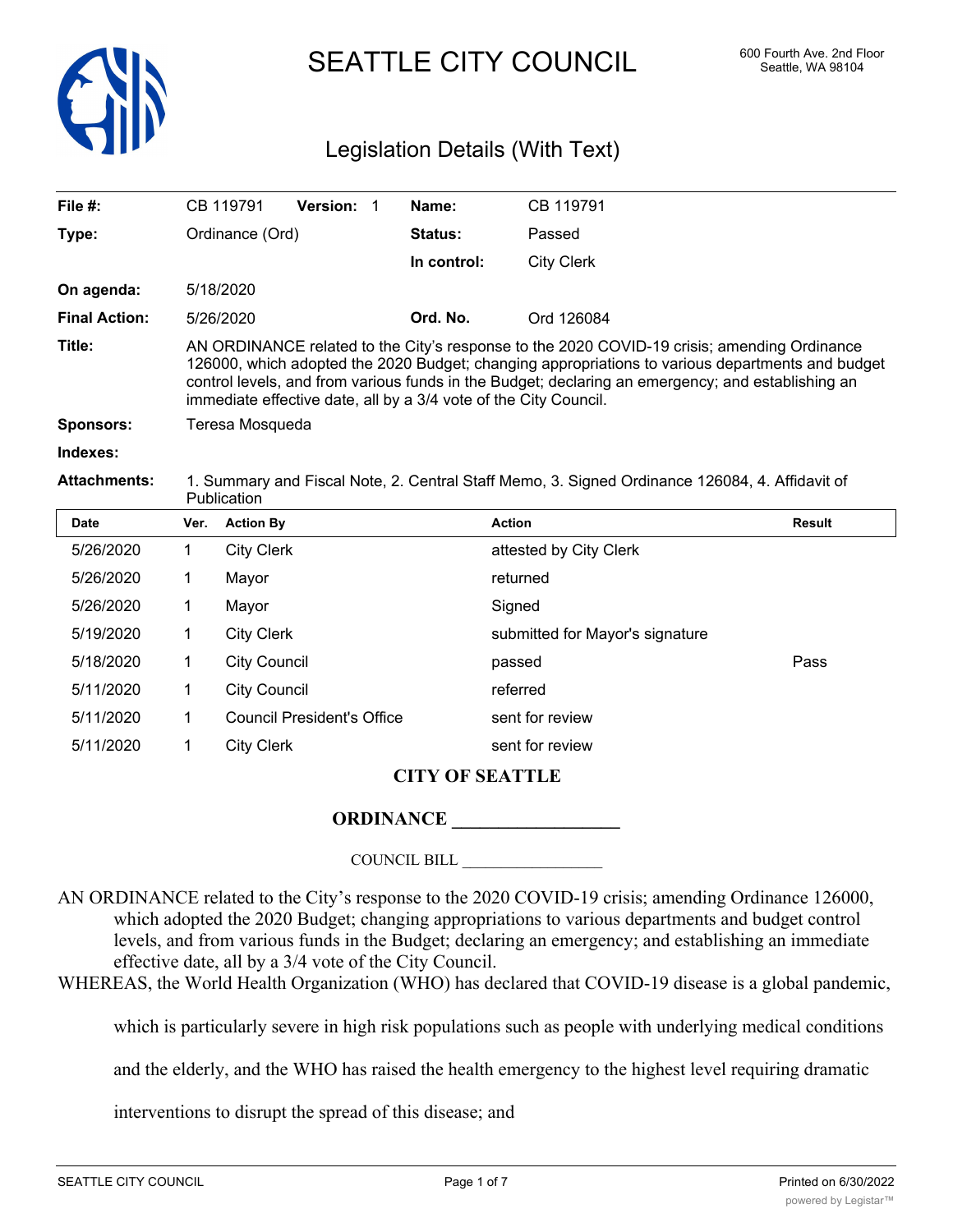- WHEREAS, on February 29, 2020, Governor Jay Inslee declared a statewide state of emergency in response to outbreaks of the COVID-19 disease in Washington; and
- WHEREAS, in response to outbreaks of the COVID-19 disease in Seattle, Mayor Jenny Durkan proclaimed a civil emergency exists in the City of Seattle in the Mayoral Proclamation of Civil Emergency dated March 3, 2020, modified by Resolution 31937; and
- WHEREAS, on March 23, 2020, the Governor issued a "Stay Home, Stay Healthy" order, which, combined with other measures taken to prevent the transmission of COVID-19, effectively closed many businesses in the state of Washington; and
- WHEREAS, on May 4, 2020, the Governor extended the "Stay Home, Stay Healthy" order through May 31, 2020; and
- WHEREAS, many people in Seattle are struggling with the impacts of the COVID-19 disease and the measures taken to prevent its spread, including unemployment, housing insecurity, food insecurity; and
- WHEREAS, local companies have recently reported laying off employees, experiencing substantial revenue losses, dealing with lost business due to fear and stigma, and seeing major declines in foot traffic as tens of thousands of employees are being asked to work from home; and
- WHEREAS, these impacts are being felt across all industry sectors, including retail, restaurant, hospitality, transportation, logistics, arts, and culture; and
- WHEREAS, the economic impact may have long-term, dynamic, and unpredictable local and regional consequences, necessitating the City to act and plan accordingly; and
- WHEREAS, a number of City departments have implemented immediate assistance for affected local small businesses and displaced workers; and
- WHEREAS, the City's Small Business Stabilization Fund received nearly 9,000 applications for the first 250 in available grants, demonstrating overwhelming need for continued assistance; and

WHEREAS, the Mayor and City Council wish to redirect additional City resources to aid small businesses; and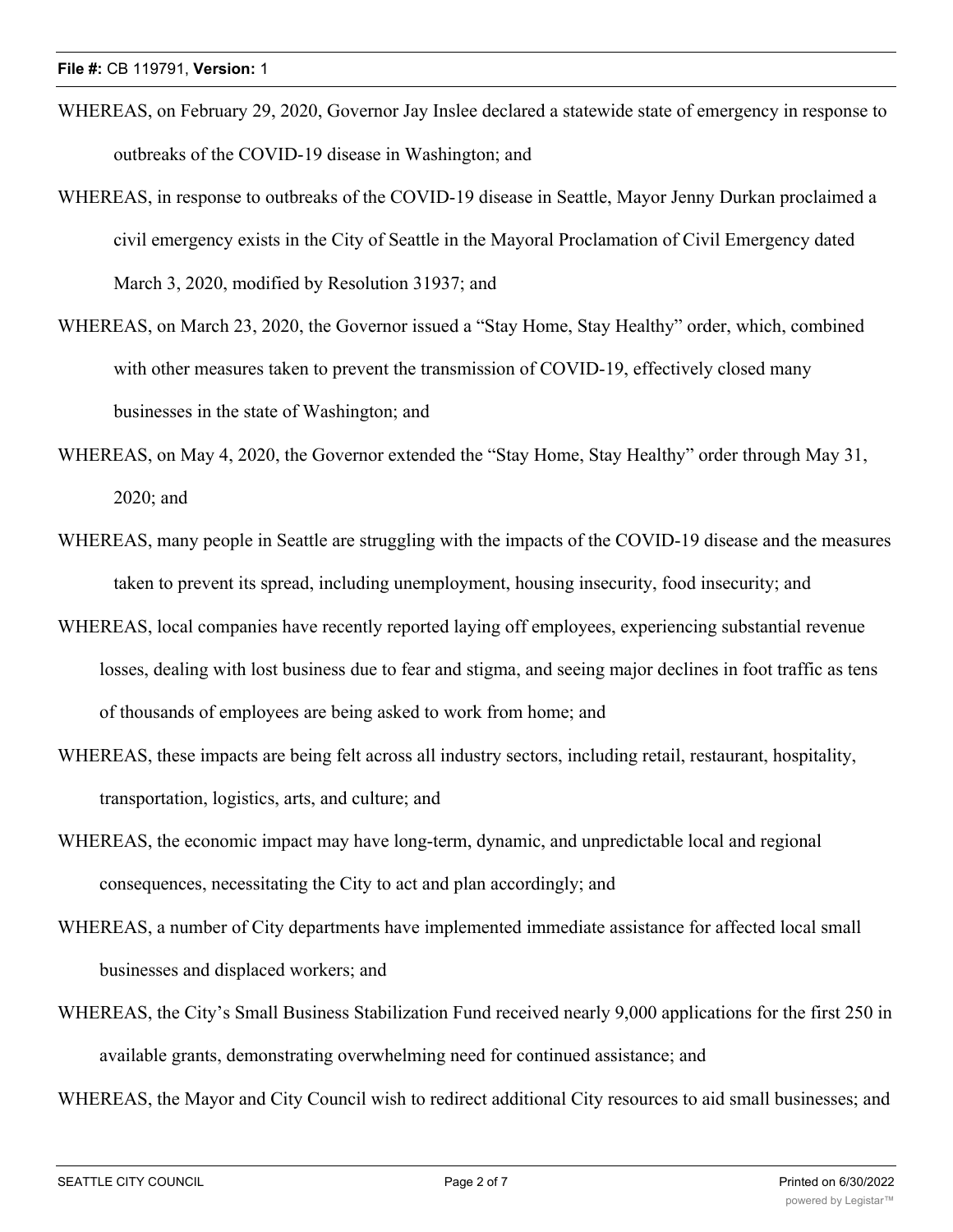- WHEREAS, more than half of Seattle's residents are renters, and even before COVID-19, a substantial share of renters paid more than 30 percent of their income to remain stably housed; and
- WHEREAS, the global COVID-19 crisis shows that our collective health depends on people being stably housed; and
- WHEREAS, many Seattle renters are facing job loss, struggling with childcare, and dealing with other unprecedented financial burdens stemming from the global COVID-19 crisis, leaving many unable to pay rent; and
- WHEREAS, notwithstanding Governor Inslee's eviction moratorium, renters need to pay their rent to ensure long-term housing stability; and
- WHEREAS, the United Way of King County's expanded Home Base program to provide rental assistance to King County households that have lost all or part of their income due to the coronavirus pandemic, originally funded at \$5 million, including \$1 million of City resources, was oversubscribed within days of its creation, further evidencing the impact of the immediate rental crisis; and
- WHEREAS, on January 25, 2019, a point in time count enumerated more than 7,700 persons experiencing homelessness in Seattle; and

WHEREAS, among those persons experiencing homelessness, over 3,500 were unsheltered; and

- WHEREAS, 70 percent of persons experiencing homelessness across King County find shelter and services in Seattle; and
- WHEREAS, the Centers for Disease Control (CDC) has published its Interim Guidance on responding to COVID-19 among people experiencing homelessness that suggests a variety of responses and preventive measures to limit the spread of the virus among this extremely vulnerable population; and
- WHEREAS, both the CDC and Seattle King County Public Health recommend ensuring social distancing by maintaining at least 6 feet of distance between persons sleeping sheltered and unsheltered; and
- WHEREAS, existing shelters that cannot meet the social distance minimum should be de-concentrated through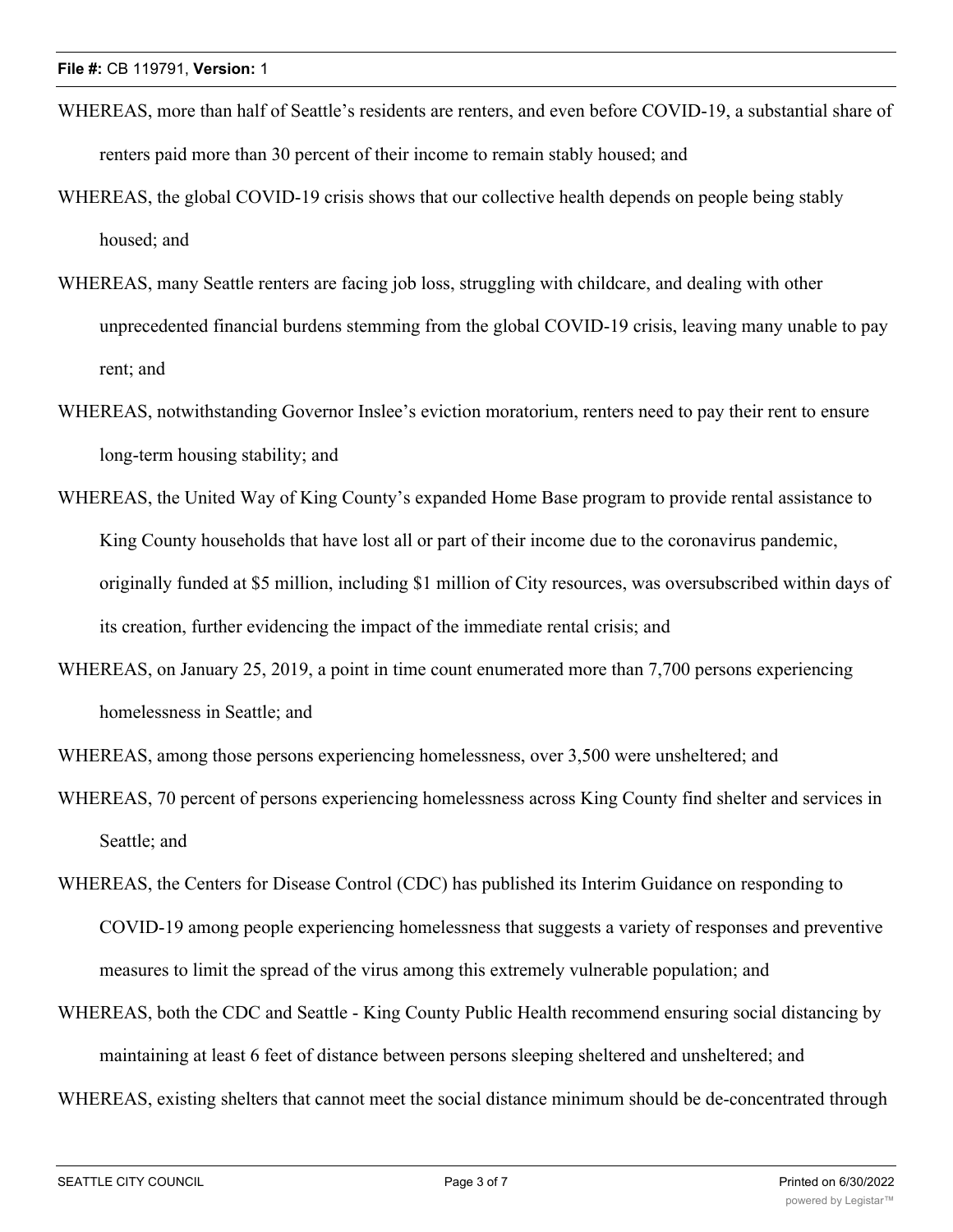redistribution of clients to alternate shelters, requiring The City of Seattle to invest in 450 new temporary shelter beds across the city; and

- WHEREAS, there is insufficient shelter capacity to offer beds to every person sleeping outside and the City is aligned with the CDC recommendation against dispersion of encampments as that can contribute to the spread of the virus through social contact, thus requiring the City to increase access to hygiene facilities, toilets, handwashing, and showers by placing portable units across the City; and
- WHEREAS, the most effective response to homelessness is a combination of poverty alleviation through safety net programs such as food banks, job training, and health care access; prevention of housing loss through employment assistance and education, rent support, and connection to appropriate supportive services; and immediate response to homelessness through ready access to shelter and health services, especially behavioral health care, and rapid connection to housing with short- or long-term financial support; NOW, THEREFORE,

### **BE IT ORDAINED BY THE CITY OF SEATTLE AS FOLLOWS:**

Section 1. The City Council finds and declares that:

A. On February 29, 2020, Governor Inslee proclaimed a State of Emergency for all counties throughout the State of Washington as a result of the confirmed person-to-person spread of COVID-19 in Washington State.

B. The COVID-19 disease, caused by a virus that spreads easily from person to person and which may cause serious injury and death, has spread throughout King County and the City of Seattle.

C. On March 3, 2020, Mayor Durkan issued a Proclamation of Civil Emergency declaring a civil emergency within the City of Seattle based on the confirmed spread of COVID-19 in King County and resulting deaths.

D. In recognition of the danger that hospitals may become overwhelmed with COVID-19 patients unless the spread of the disease is slowed, on March 23, 2020, Governor Inslee imposed a stay-home order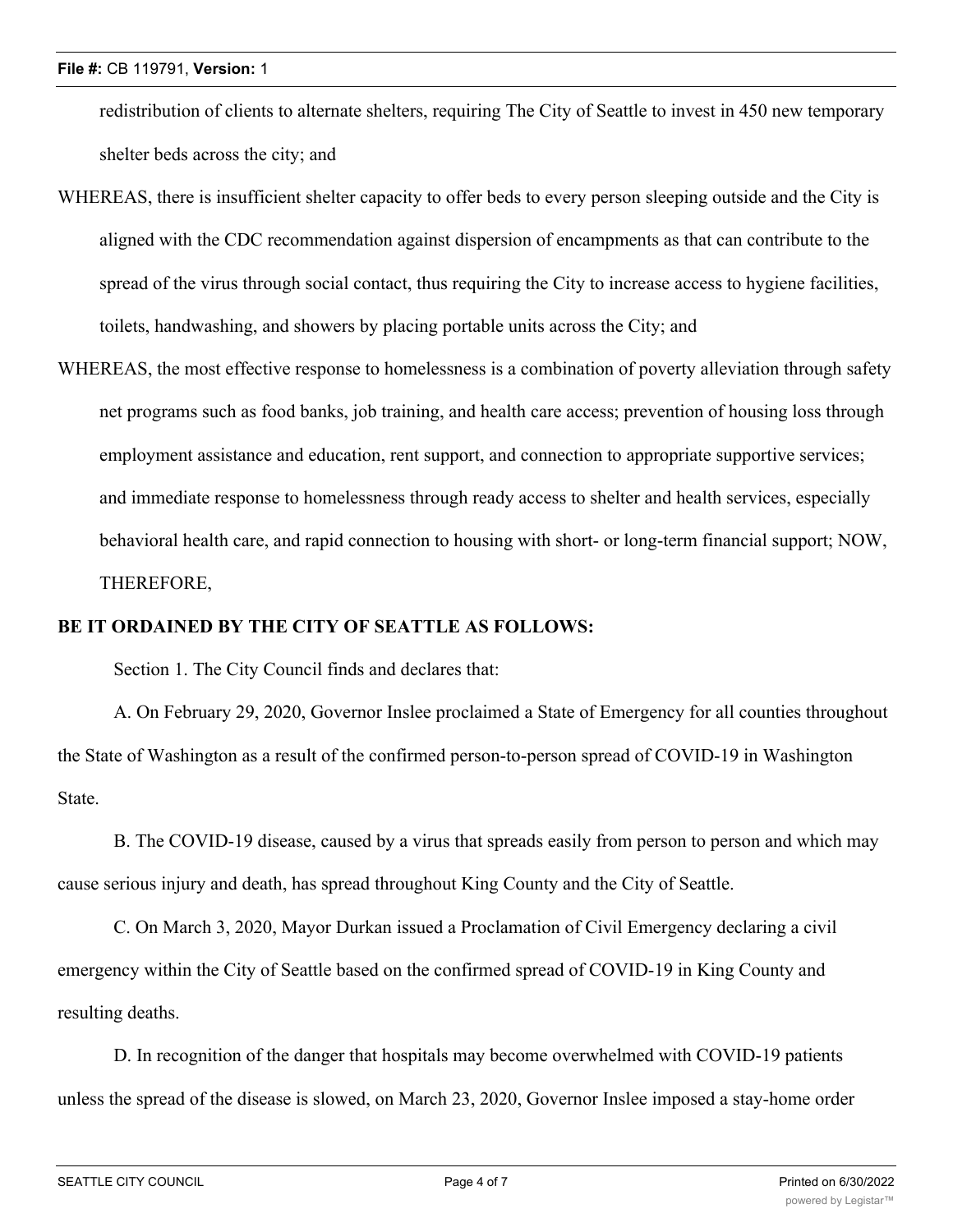throughout Washington State prohibiting all people in the State from leaving their homes or participating in gatherings with only limited exceptions for participating in essential activities or essential business services. As of May 8, 2020, that order is in effect through May 31, 2020.

E. In addition to the paramount public health concerns, the spread of COVID-19 and the necessary measures taken to reduce that spread are causing and will continue to cause severe economic dislocation in the State of Washington, King County, and the City of Seattle. On March 26, it was announced that over 133,000 Washington residents filed for jobless benefits the previous week - nine times greater than a week earlier and five times greater than in any week during the Great Recession. Indeed, the velocity of jobless claims is the greatest since the 1930s - even before the effect of Governor Inslee's stay-at-home order is fully felt. In addition, governments at all levels, including The City of Seattle, face major reductions in tax revenues even as they face major new emergency expenditures to combat the pandemic.

F. The United States federal government has taken a number of steps to mitigate the impacts of the COVID-19 pandemic on people, organizations and businesses, including passing the Coronavirus Aid, Relief, and Economic Security (CARES) Act in March 2020, which added federal appropriations to programs used by The City of Seattle.

G. The State of Washington has also taken a number of steps to mitigate the impacts of the COVID-19 pandemic on people, organizations, and businesses of Washington, including passing a COVID-19 relief bill in March 2020, which added state appropriations to programs used by The City of Seattle.

H. The quick acceptance and appropriation of these newly available funds is crucial to mitigating the impacts of COVID-19 on The City of Seattle and the people and organizations it serves.

I. The City Council determines that the foregoing creates an emergency justifying adoption of the ordinance without a pre-adoption public hearing and justifying making the ordinance immediately effective. Holding a public hearing and following the normal rules for the ordinance becoming effective (e.g. after 30 days) would delay the proposed changes for over one month. This would stymie the City's and region's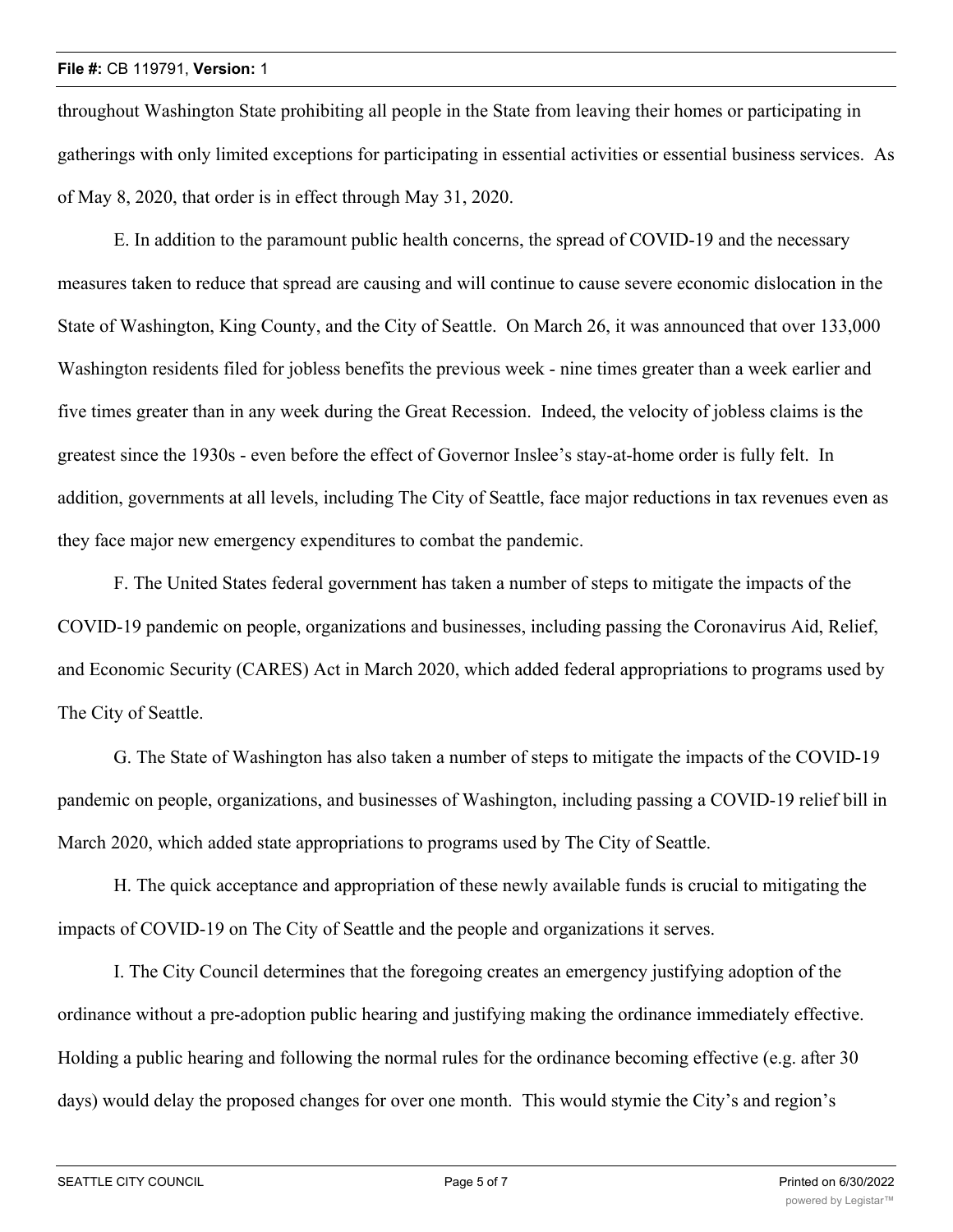recovery from the COVID-19 emergency.

Section 2. On May 4, 2020, the City Council passed Council Bill 119783; item 2.5 authorized the Mayor or the Mayor's designee and the Human Services Director to accept \$1,410,045 in non-City funding from the Community Development Block Grant Program. The bill became Ordinance 126074 after being signed by the Mayor on May 6, 2020.

Section 3. The Mayor or the Mayor's designee and the Human Services Director are authorized to execute, deliver, and perform, on behalf of The City of Seattle, agreements for the purposes described below. The funds, when received, shall be deposited in the receiving funds identified below to support the appropriations in Section 4 of this ordinance.

|     | <b>Item Department</b> | <b>Grantor</b>                      | <b>Purpose</b>                                | Fund     | <b>Amount</b> |
|-----|------------------------|-------------------------------------|-----------------------------------------------|----------|---------------|
| 3.1 | Human                  |                                     | U.S. Department of Shelter redistribution and | Human    | \$1,410,045   |
|     | Services               | Housing and Urban deintensification |                                               | Services |               |
|     | Department             | Development -                       |                                               | Fund     |               |
|     |                        | Emergency Solutions                 |                                               | (16200)  |               |
|     |                        | <b>Grants</b>                       |                                               |          |               |

Section 4. Contingent upon the execution of the grant or other funding agreement authorized in Ordinance 126074 and Section 3 of this ordinance, the appropriations for the following items in the 2020 Budget are increased from the funds shown, as follows:

|              | <b>Item Department</b>                        | Fund    | <b>Budget Summary Level/</b><br><b>BCL Code</b> | <b>Amount</b>      |
|--------------|-----------------------------------------------|---------|-------------------------------------------------|--------------------|
| 4.1          | Human Services Department Human Services Fund | (16200) | Addressing Homelessness<br>(BO-HS-H3000)        | \$1,410,045        |
| <b>Total</b> |                                               |         |                                                 | $\mid$ \$1,410,045 |

Unspent funds so appropriated shall carry forward to subsequent fiscal years until they are exhausted or abandoned by ordinance.

Section 5. Based on the findings of fact set forth in Section 1 of this ordinance, the Council finds and

declares that this ordinance is a public emergency ordinance, which shall take effect immediately and is

necessary for the protection of the public health, safety, and welfare.